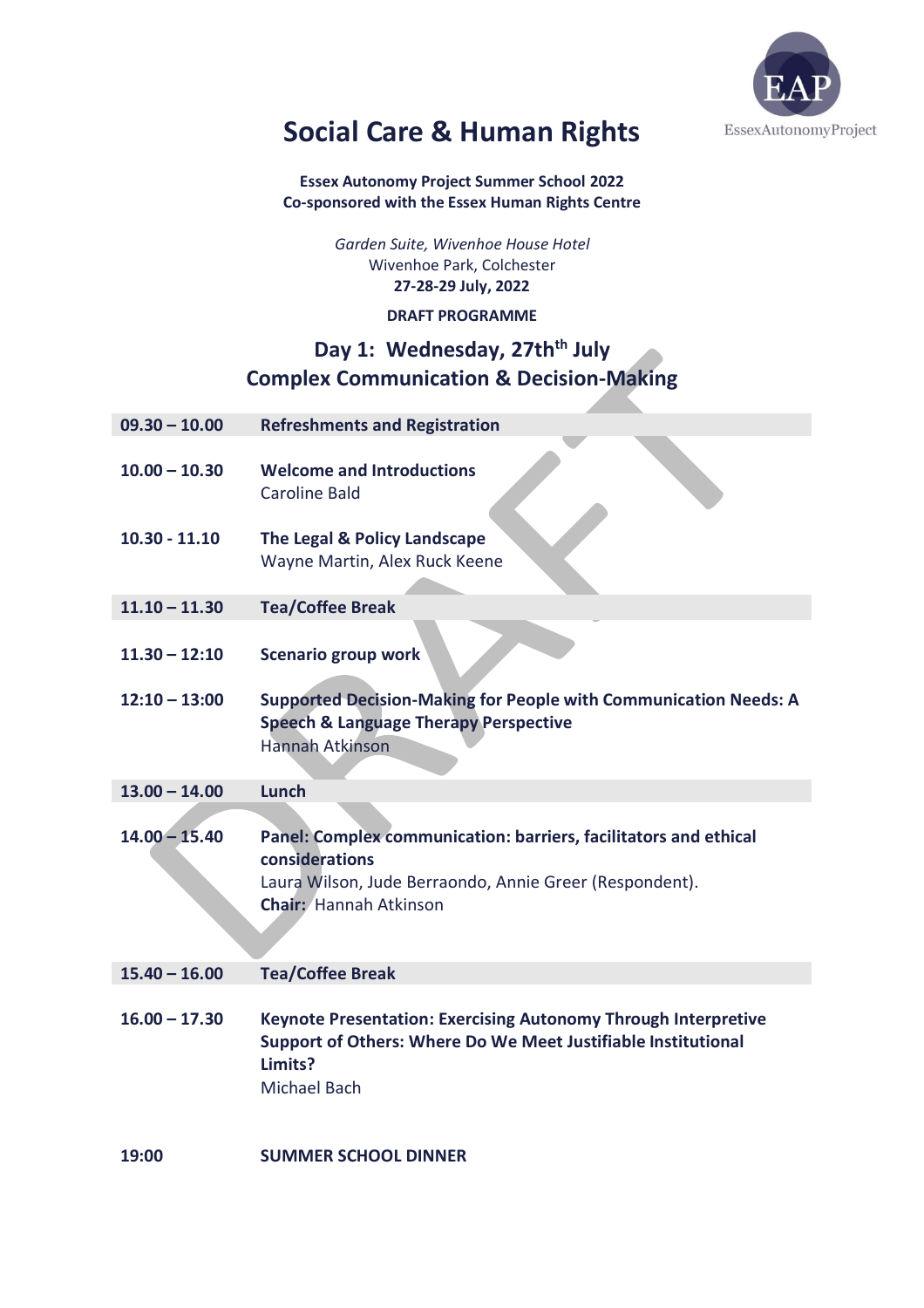

## **Day 2: Thursday, 28th July Co-Production**

| $09.00 - 09.30$ | <b>Refreshments</b>                                                                                                                           |
|-----------------|-----------------------------------------------------------------------------------------------------------------------------------------------|
| $09:30 - 09:40$ | Welcome Back, Taking Stock, and Overview of the Day<br><b>Caroline Bald</b>                                                                   |
| $09.40 - 11.10$ | Keynote Presentation: Health and Care for All: A User-Led Approach<br>Peter Beresford                                                         |
| $11.10 - 11.30$ | <b>Tea/Coffee Break</b>                                                                                                                       |
|                 |                                                                                                                                               |
| $11.30 - 13:00$ | Panel: Embedding Supported Decision-Making in System of Care<br>Caoimhe Gleeson, Arun Chopra (TBC)                                            |
| $13.00 - 14.00$ | <b>Lunch</b>                                                                                                                                  |
| $14:00 - 15:10$ | Empower, Protect  then Punish: when criminal justice responds to<br>complex need<br><b>Caroline Bald</b>                                      |
| $15.10 - 15.30$ | <b>Tea/Coffee Break</b>                                                                                                                       |
| $15:30 - 16:20$ | Case Studies: Withholding CPR: Allegations of Misconduct and<br><b>Neglect</b><br>Emily Fitton, Aaron Wyllie, Alex Ruck Keene, Karen Chumbley |
| 10.ZU – 17.UU   | <b>Respect for Human Rights in End of Life Care Planning</b><br><b>TBC</b>                                                                    |
| 19:00           | <b>OPTION: WIVENHOE WALK; PUB DINNER [OWN EXPENSE]</b>                                                                                        |

**UPTIO**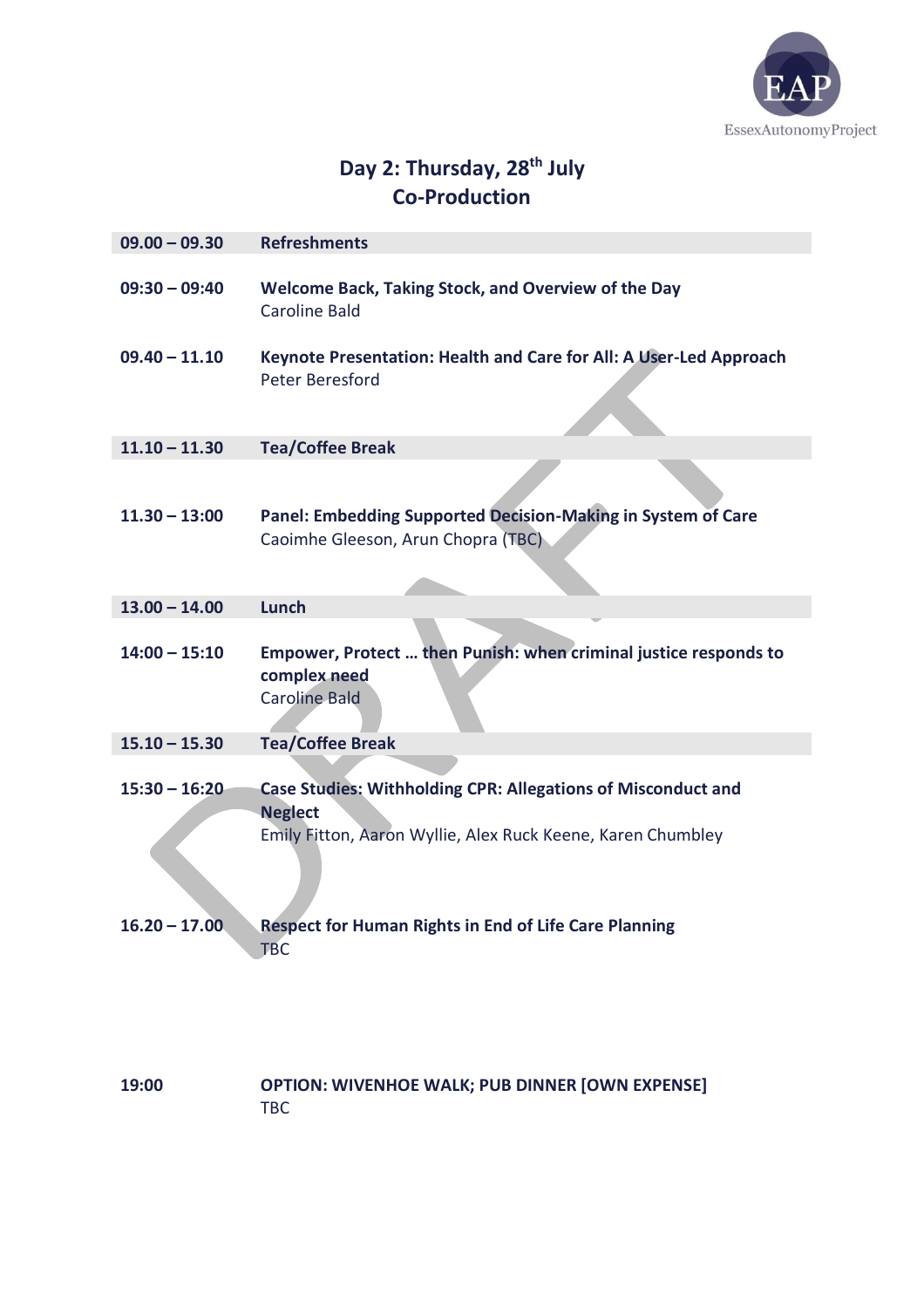

## **Day 3: Friday, 29th July Consent & Care in the Absence of Consent**

| $09.00 - 09.30$ | <b>Refreshments</b>                                                                                                                   |
|-----------------|---------------------------------------------------------------------------------------------------------------------------------------|
| $09:30 - 09:40$ | Welcome Back, Taking Stock, and Overview of the Day<br>Aaron Wyllie                                                                   |
| $09.40 - 11.10$ | Panel: Care, consent and the limits of co-production in involuntary<br>settings John Adlam, Chris Scanlon, Arun Chopra, Caroline Bald |
| $11.10 - 11.30$ | <b>Tea/Coffee Break</b>                                                                                                               |
|                 |                                                                                                                                       |
| $11.30 - 13.00$ | Keynote Presentation: 'Giving Voice to All: Facilitating communication<br>and engagement across the lifespan.'<br>Victoria Joffe      |
| $13.00 - 14.00$ | Lunch                                                                                                                                 |
|                 |                                                                                                                                       |
| $14.00 - 14.40$ | <b>Group work: Risk decision-making scenarios</b>                                                                                     |
| $14.40 - 15.20$ | Enabling the dignity of risk: Negotiating risk in everyday practice<br><b>Aaron Wyllie</b>                                            |
| $15.20 - 15.30$ | <b>Shortened Final Refreshment Break (feedback questionnaires)</b>                                                                    |
|                 |                                                                                                                                       |
| $15:30 - 16:30$ | WHERE TO NEXT??? Series of short interventions focusing on                                                                            |
|                 | research and policy development priorities for the future.                                                                            |
|                 | Michael Bach, Margaret Flynn, Victoria Joffe, Patricia Rickard-Clarke,<br>$+$ tbc                                                     |
| 16.30-TBC       | <b>End of Summer School</b>                                                                                                           |
|                 |                                                                                                                                       |

 $\mathbf{v}$